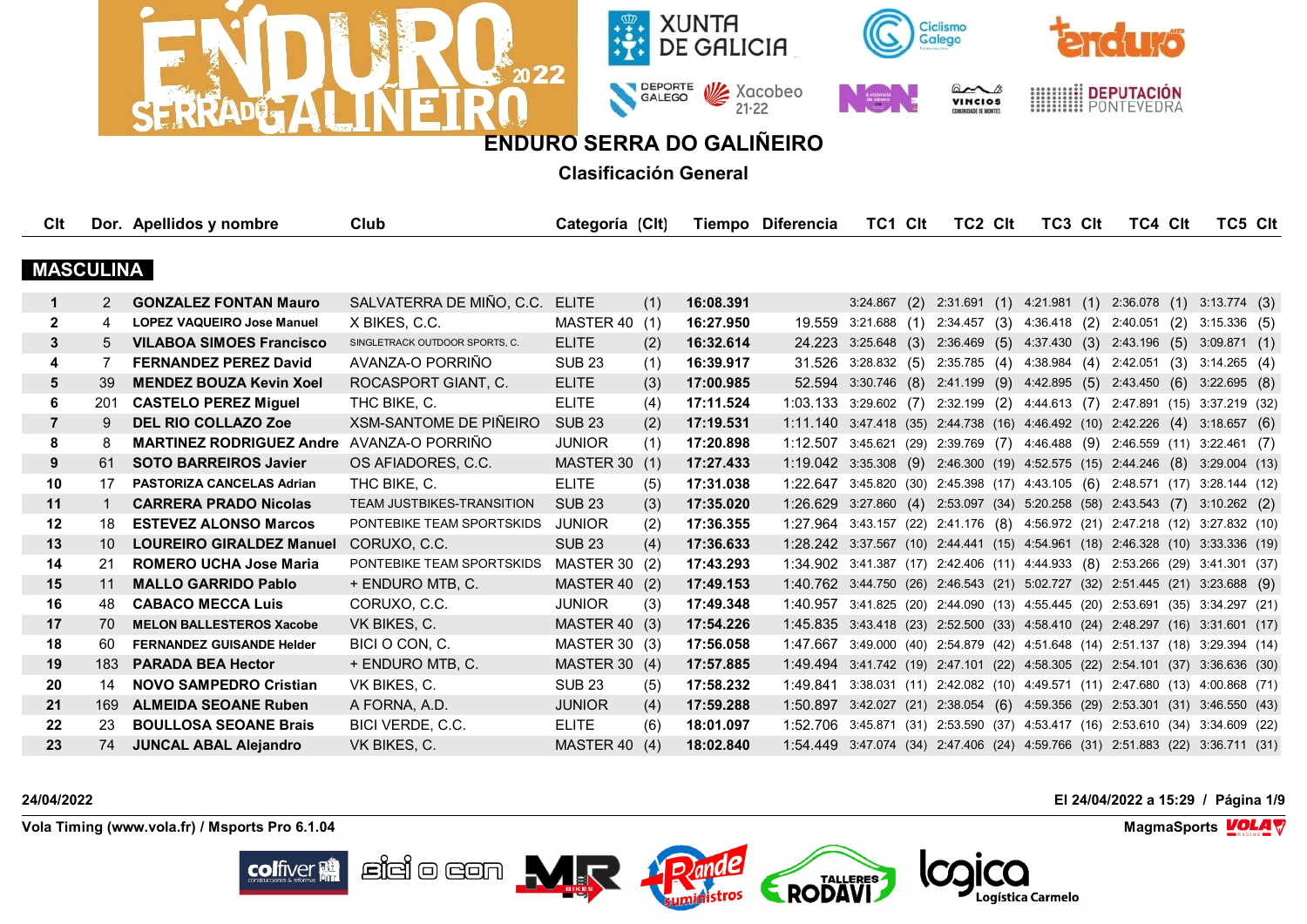



**Clasificación General**

| Clt |     | Dor. Apellidos y nombre            | Club                             | Categoría (CIt)      |      |           | Tiempo Diferencia                                                               | TC1 CIt                                                               | TC2 CIt | TC3 CIt | TC4 CIt | TC5 Clt |  |
|-----|-----|------------------------------------|----------------------------------|----------------------|------|-----------|---------------------------------------------------------------------------------|-----------------------------------------------------------------------|---------|---------|---------|---------|--|
| 24  | 62  | ALVAREZ ALVAREZ Jonatan            | <b>MONTEFERRO BIKE CLUB</b>      | MASTER 30 (5)        |      | 18:03.465 | 1:55.074 3:48.086 (36) 2:56.886 (49) 4:50.973 (13) 2:52.801 (26) 3:34.719 (23)  |                                                                       |         |         |         |         |  |
| 25  | 72  | <b>ARAUJO ALFAYA Marcos</b>        | MR BIKES, C.                     | MASTER 40 (5)        |      | 18:04.172 | 1:55.781                                                                        | 3:50.351 (43) 2:47.649 (26) 4:55.199 (19) 2:52.746 (24) 3:38.227 (34) |         |         |         |         |  |
| 26  | 26  | <b>NUNEZ GIL Carlos</b>            | KAMIKAZES, C.D.                  | <b>ELITE</b>         | (7)  | 18:05.968 | 1:57.577                                                                        | 3:49.336 (41) 2:54.750 (41) 4:53.859 (17) 2:56.640 (43) 3:31.383 (16) |         |         |         |         |  |
| 27  | 200 | <b>RIOS DURAN Balbino</b>          | THC BIKE, C.                     | MASTER 30 (6)        |      | 18:07.577 | 1:59.186 3:40.707 (14) 2:43.082 (12) 4:58.757 (27) 2:58.875 (49) 3:46.156 (42)  |                                                                       |         |         |         |         |  |
| 28  | 44  | <b>PORTO OTERO Pablo</b>           | PONTEBIKE TEAM SPORTSKIDS        | <b>SUB 23</b>        | (6)  | 18:09.105 | 2:00.714 3:53.539 (53) 2:47.492 (25) 4:59.351 (28) 2:53.520 (33) 3:35.203 (26)  |                                                                       |         |         |         |         |  |
| 29  | 130 | <b>GALLEGO PEREIRA Adolfo Jose</b> | SINGLETRACK OUTDOOR SPORTS, C.   | MASTER 50 (1)        |      | 18:09.215 | 2:00.824 3:41.410 (18) 2:51.754 (31) 4:59.664 (30) 2:57.926 (47) 3:38.461 (35)  |                                                                       |         |         |         |         |  |
| 30  | 22  | <b>MANZANO CONESA Antonio</b>      | CICLOSQUINTENA, C.               | <b>ELITE</b>         | (8)  | 18:09.918 | 2:01.527 3:53.148 (51) 2:53.223 (35) 4:58.317 (23) 2:53.113 (27) 3:32.117 (18)  |                                                                       |         |         |         |         |  |
| 31  | 20  | <b>MIRANDA GUITIAN Raul</b>        | CORUXO, C.C.                     | <b>SUB 23</b>        | (7)  | 18:13.378 | 2:04.987 3:41.371 (16) 2:57.090 (51) 5:06.312 (36) 2:53.438 (32) 3:35.167 (25)  |                                                                       |         |         |         |         |  |
| 32  | 56  | <b>BUBA SOPKO Danny Jan</b>        | CORUXO CC. XCO TEAM.             | <b>JUNIOR</b>        | (5)  | 18:19.075 | 2:10.684 3:49.773 (42) 2:47.403 (23) 5:15.672 (54) 2:52.781 (25) 3:33.446 (20)  |                                                                       |         |         |         |         |  |
| 33  | 117 | <b>TOBIO REY Miguel</b>            | BTT CASTROBIKES, C.              | <b>MASTER 30 (7)</b> |      | 18:19.249 | 2:10.858 3:44.570 (25) 2:58.218 (55) 4:58.645 (25) 2:55.383 (41) 3:42.433 (39)  |                                                                       |         |         |         |         |  |
| 34  | 71  | <b>FERNANDEZ RIOBO Hugo</b>        | BUEU, C.C.                       | <b>MASTER 40 (6)</b> |      | 18:21.030 | 2:12.639 3:45.078 (27) 3:02.586 (71) 5:04.027 (34) 2:53.230 (28) 3:36.109 (29)  |                                                                       |         |         |         |         |  |
| 35  | 195 | <b>MARTINEZ PEREZ Gael</b>         | KAMIKAZES, C.D.                  | <b>JUNIOR</b>        | (6)  | 18:22.121 | 2:13.730                                                                        | 4:07.867 (78) 2:50.707 (28) 4:58.715 (26) 2:54.570 (39) 3:30.262 (15) |         |         |         |         |  |
| 36  | 101 | <b>COSTAS PARADA Leandro</b>       | BIKE OU NON VAI. P.C.            | <b>MASTER 30 (8)</b> |      | 18:22.727 | 2:14.336 3:48.531 (39) 2:55.004 (43) 5:06.985 (39) 2:53.285 (30) 3:38.922 (36)  |                                                                       |         |         |         |         |  |
| 37  | 16  | <b>PEREZ GREGORES Diego</b>        | CYCLING TEAM CABAÑAS, C. ELITE   |                      | (9)  | 18:24.689 | 2:16.298 3:52.012 (48) 2:51.438 (29) 5:13.496 (48) 2:51.918 (23) 3:35.825 (28)  |                                                                       |         |         |         |         |  |
| 38  | 24  | <b>FREIRE PORTELA Ivan</b>         | VK BIKES, C.                     | <b>MASTER 40 (7)</b> |      | 18:25.372 | 2:16.981                                                                        | 3:48.094 (37) 3:01.176 (67) 5:07.133 (40) 2:53.945 (36) 3:35.024 (24) |         |         |         |         |  |
| 39  | 51  | <b>LOUREIRO AMADO Guillermo</b>    | CICLOSQUINTENA, C.               | <b>JUNIOR</b>        | (7)  | 18:36.271 | 2:27.880                                                                        | 3:45.926 (32) 2:53.285 (36) 5:11.118 (46) 2:55.121 (40) 3:50.821 (52) |         |         |         |         |  |
| 40  | 190 | <b>OCHOA SANCHEZ Elias</b>         | + ENDURO MTB, C.                 | <b>ELITE</b>         | (10) | 18:36.330 | 2:27.939 3:46.809 (33) 2:54.184 (40) 5:03.770 (33) 3:03.520 (58) 3:48.047 (47)  |                                                                       |         |         |         |         |  |
| 41  | 192 | <b>LOPEZ GONZALEZ Angel</b>        | TRIBU DEL ÑU, C.C.               | <b>ELITE</b>         | (11) | 18:36.466 | 2:28.075 3:41.344 (15) 2:44.399 (14) 5:06.715 (38) 2:51.305 (19) 4:12.703 (102) |                                                                       |         |         |         |         |  |
| 42  | 15  | <b>PAZ CORRALES Esteban</b>        | VK BIKES, C.                     | <b>ELITE</b>         | (12) | 18:38.563 | 2:30.172 4:16.617 (105) 2:59.313 (62) 5:06.637 (37) 2:47.863 (14) 3:28.133 (11) |                                                                       |         |         |         |         |  |
| 43  | 73  | <b>MISA FIGUEIRAS Jose</b>         | RAPOSO FR, C.C.                  | <b>MASTER 40 (8)</b> |      | 18:41.296 | 2:32.905 3:51.602 (45) 2:53.898 (38) 5:14.234 (50) 2:54.468 (38) 3:47.094 (44)  |                                                                       |         |         |         |         |  |
| 44  | 53  | <b>LEMOS ALVAREZ Miguel</b>        | VK BIKES, C.                     | <b>JUNIOR</b>        | (8)  | 18:42.352 | 2:33.961                                                                        | 3:53.664 (54) 2:58.593 (56) 5:07.278 (41) 2:58.430 (48) 3:44.387 (40) |         |         |         |         |  |
| 45  | 38  | PELETEIRO CORREDOIRA Sergio        | MOTO BIKE, P.C.                  | <b>ELITE</b>         | (13) | 18:50.917 | 2:42.526 4:05.453 (74) 3:05.067 (77) 5:08.738 (43) 2:56.218 (42) 3:35.441 (27)  |                                                                       |         |         |         |         |  |
| 46  | 52  | <b>BARRAL RODRIGUEZ Yeray</b>      | CICLOSQUINTENA, C.               | <b>JUNIOR</b>        | (9)  | 18:53.796 | 2:45.405 3:51.727 (46) 3:05.699 (81) 5:17.039 (55) 2:57.613 (46) 3:41.718 (38)  |                                                                       |         |         |         |         |  |
| 47  | 29  | <b>RIVERO SIAS Alberto</b>         | BICIOSOS-RIAS BAIXAS, P.C. ELITE |                      | (14) | 18:59.283 | 2:50.892                                                                        | 4:03.738 (71) 2:49.914 (27) 5:15.286 (53) 2:51.433 (20) 3:58.912 (67) |         |         |         |         |  |
| 48  | 154 | <b>PEDREIRA ESTEVEZ Alberto</b>    | BICI VERDE, C.C.                 | <b>ELITE</b>         | (15) | 19:01.171 | 2:52.780 3:48.125 (38) 2:57.230 (52) 5:05.008 (35) 2:57.211 (45) 4:13.597 (107) |                                                                       |         |         |         |         |  |
| 49  | 94  | <b>ATIENZA FOLGADO Victor</b>      | FOLGATEL, CC                     | MASTER 50            | (2)  | 19:02.367 | 2:53.976 3:58.621 (62) 3:10.914 (89) 5:07.387 (42) 2:59.945 (52) 3:45.500 (41)  |                                                                       |         |         |         |         |  |

 $\sum$ ar

 $\mathbb{E}$ idio con  $\mathbf{M}$ r

**Vola Timing (www.vola.fr) / Msports Pro 6.1.04 MagmaSports VOLA** 

**colfiver** 

**24/04/2022 El 24/04/2022 a 15:29 / Página 2/9**

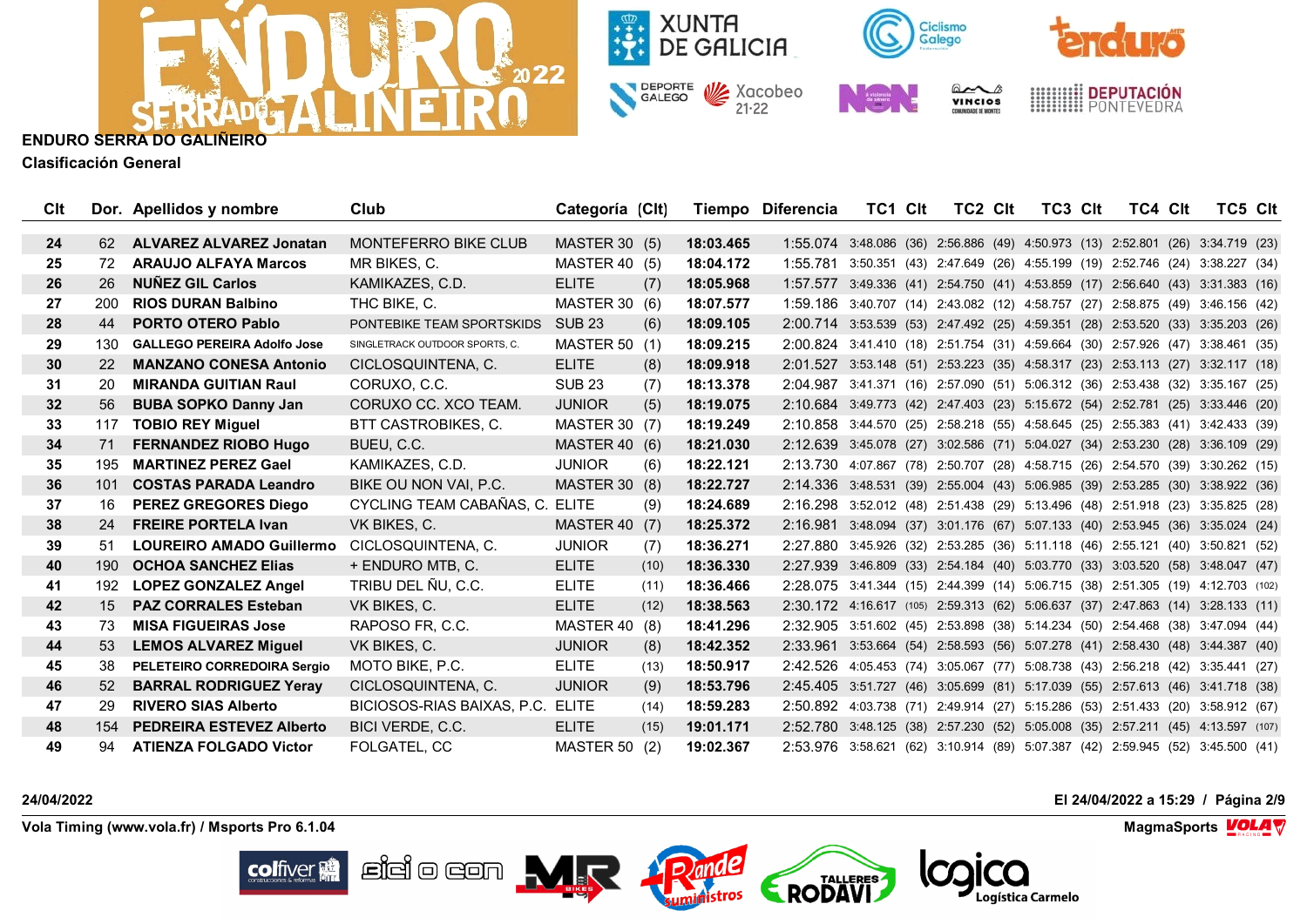



**Clasificación General**

| Clt |     | Dor. Apellidos y nombre                        | Club                           | Categoría (Clt)       |      |           | Tiempo Diferencia                                                               | TC1 CIt                                                               | TC2 Clt | TC3 CIt | TC4 Clt | TC5 Clt |  |
|-----|-----|------------------------------------------------|--------------------------------|-----------------------|------|-----------|---------------------------------------------------------------------------------|-----------------------------------------------------------------------|---------|---------|---------|---------|--|
| 50  | 188 | <b>SEOANE VELASCO Jonathan</b>                 | + ENDURO MTB, C.               | <b>MASTER 30 (9)</b>  |      | 19:04.918 | 2:56.527 3:51.891 (47) 3:03.824 (72) 5:14.305 (51) 3:04.574 (62) 3:50.324 (48)  |                                                                       |         |         |         |         |  |
| 51  | 75  | ALVAREZ ALVAREZ Roberto                        | MR BIKES. C.                   | MASTER 40 (9)         |      | 19:05.252 | 2:56.861                                                                        | 3:53.101 (50) 3:09.804 (88) 5:22.367 (60) 3:01.891 (55) 3:38.089 (33) |         |         |         |         |  |
| 52  | 157 | <b>BORJAS PAZOS Adrian</b>                     | BICI VERDE, C.C.               | <b>MASTER 30 (10)</b> |      | 19:07.289 | 2:58.898 3:55.855 (58) 2:55.137 (46) 5:09.543 (44) 3:15.297 (107) 3:51.457 (54) |                                                                       |         |         |         |         |  |
| 53  | 193 | <b>ALBERTI GONZALEZ Francisco</b>              | KAMIKAZES, C.D.                | MASTER 30 (11)        |      | 19:10.059 | 3:01.668 3:52.863 (49) 2:55.727 (47) 5:34.164 (78) 3:00.031 (53) 3:47.274 (45)  |                                                                       |         |         |         |         |  |
| 54  | 83  | <b>TABOAS PAZO Carlos Jose</b>                 | QUEBICI-MARCISPORT, C.         | <b>MASTER 50 (3)</b>  |      | 19:17.702 | 3:09.311 3:50.582 (44) 2:59.242 (60) 5:25.832 (68) 3:05.250 (64) 3:56.796 (63)  |                                                                       |         |         |         |         |  |
| 55  | 109 | <b>RODRIGUES Joao</b>                          | <b>INDEPENDIENTE</b>           | <b>SUB 23</b>         | (8)  | 19:17.870 | 3:09.479                                                                        | 4.01.160 (67) 2.56.226 (48) 5.28.273 (72) 3.01.785 (54) 3.50.426 (49) |         |         |         |         |  |
| 56  | 69  | <b>CABADAS RIAL Felix</b>                      | KOMANCHE, C.                   | <b>MASTER 30 (12)</b> |      | 19:18.924 | 3:10.533 3:54.726 (55) 2:58.965 (57) 5:33.027 (77) 2:57.031 (44) 3:55.175 (61)  |                                                                       |         |         |         |         |  |
| 57  | 166 | <b>LOMBA RODRIGUEZ Alejandro IN SITU, C.C.</b> |                                | <b>ELITE</b>          | (16) | 19:19.500 | 3:11.109 3:53.359 (52) 2:55.062 (44) 5:21.758 (59) 3:07.293 (74) 4:02.028 (75)  |                                                                       |         |         |         |         |  |
| 58  | 185 | <b>ROMERO BLANCO Jose Manuel</b>               | + ENDURO MTB, C.               | MASTER 50 (4)         |      | 19:19.914 | 3:11.523 4:00.504 (66) 2:59.172 (59) 5:14.976 (52) 3:10.828 (86) 3:54.434 (57)  |                                                                       |         |         |         |         |  |
| 59  | 155 | <b>LORENZO VILA Esteban</b>                    | BICI VERDE, C.C.               | MASTER 40 (10)        |      | 19:20.941 | 3:12.550 4:09.367 (81) 2:56.925 (50) 5:14.008 (49) 3:05.762 (67) 3:54.879 (59)  |                                                                       |         |         |         |         |  |
| 60  | 124 | <b>GONZALEZ MEIJIDE Andres</b>                 | KOMANCHE, C.                   | <b>MASTER 30 (13)</b> |      | 19:22.869 | 3:14.478 3:58.933 (63) 3:05.540 (80) 5:12.856 (47) 3:04.157 (60) 4:01.383 (74)  |                                                                       |         |         |         |         |  |
| 61  | 47  | <b>SANCHEZ CRUCES Jose</b>                     | PONTEBIKE TEAM SPORTSKIDS      | <b>SUB 23</b>         | (9)  | 19:24.956 | 3:16.565 4:02.164 (69) 3:00.886 (66) 5:23.992 (65) 3:10.625 (85) 3:47.289 (46)  |                                                                       |         |         |         |         |  |
| 62  | 184 | <b>OCHOA SANCHEZ Esteban</b>                   | + ENDURO MTB. C.               | <b>ELITE</b>          | (17) | 19:35.891 | 3:27.500 3:58.500 (61) 3:13.629 (97) 5:24.711 (66) 3:05.859 (68) 3:53.192 (55)  |                                                                       |         |         |         |         |  |
| 63  | 165 | <b>VALDERRAMA GONZALEZ Victor</b>              | IN SITU, C.C.                  | <b>MASTER 40 (11)</b> |      | 19:36.523 | 3:28.132 4:02.086 (68) 3:09.289 (85) 5:17.636 (56) 3:07.133 (73) 4:00.379 (70)  |                                                                       |         |         |         |         |  |
| 64  | 123 | <b>ALVAREZ CRESPO David</b>                    | KOMANCHE, C.                   | <b>MASTER 30 (14)</b> |      | 19:37.309 | 3:28.918 4:05.512 (75) 3:02.375 (70) 5:27.621 (71) 3:06.961 (72) 3:54.840 (58)  |                                                                       |         |         |         |         |  |
| 65  | 87  | <b>CARRO SEQUEIROS Jose Antonio</b>            | VK BIKES, C.                   | <b>MASTER 50 (5)</b>  |      | 19:40.010 | 3:31.619                                                                        | 4.10.066 (83) 3:05.195 (79) 5:23.738 (64) 3:06.726 (70) 3:54.285 (56) |         |         |         |         |  |
| 66  | 147 | <b>FIGUEIRA SEBASTIAN Junior</b>               | PONTEBIKE TEAM SPORTSKIDS      | <b>MASTER 30 (15)</b> |      | 19:40.179 | 3:31.788 3:57.199 (59) 3:04.781 (74) 5:25.285 (67) 3:15.973 (108) 3:56.941 (64) |                                                                       |         |         |         |         |  |
| 67  | 33  | <b>CAMPOS MARTINEZ Pedro</b>                   | POLICIA LOCAL DE A CORUÑA. ACD | <b>ELITE</b>          | (18) | 19:47.898 | 3:39.507 4:16.523 (104) 3:08.520 (84) 5:26.316 (69) 3:05.324 (65) 3:51.215 (53) |                                                                       |         |         |         |         |  |
| 68  | 125 | <b>VIDAL SANTOS Pablo</b>                      | KOMANCHE, C.                   | <b>JUNIOR</b>         | (10) | 19:49.104 | 3:40.713 4:13.414 (91) 2:54.125 (39) 5:35.949 (79) 3:06.878 (71) 3:58.738 (65)  |                                                                       |         |         |         |         |  |
| 69  | 189 | <b>CARRERA RUA Jorge Enrique</b>               | + ENDURO MTB, C.               | <b>MASTER 40 (12)</b> |      | 19:49.898 | 3:41.507                                                                        | 3:57.851 (60) 3:02.075 (68) 5:38.828 (84) 3:08.308 (77) 4:02.836 (77) |         |         |         |         |  |
| 70  | 156 | VILA COMESAÑA Ismael                           | BICI VERDE, C.C.               | <b>MASTER 40 (13)</b> |      | 19:51.839 | 3:43.448 4:05.777 (77) 3:19.590 (112) 5:23.715 (63) 3:12.156 (94) 3:50.601 (51) |                                                                       |         |         |         |         |  |
| 71  | 49. | <b>ABALO VAZQUEZ Marcos</b>                    | BICI VERDE, C.C.               | <b>JUNIOR</b>         | (11) | 19:52.070 | 3:43.679 3:59.871 (64) 3:00.285 (65) 5:53.398 (108) 2:58.918 (51) 3:59.598 (69) |                                                                       |         |         |         |         |  |
| 72  | 146 | <b>OBELLEIRO ARGIBAY Martin</b>                | PONTEBIKE TEAM SPORTSKIDS      | <b>MASTER 30 (16)</b> |      | 19:53.579 | 3:45.188                                                                        | 4:12.860 (88) 3:00.164 (64) 5:22.508 (61) 3:11.625 (93) 4:06.422 (84) |         |         |         |         |  |
| 73  | 173 | <b>GANDARA COSTA Raul</b>                      | A FORNA, A.D.                  | <b>JUNIOR</b>         | (12) | 19:53.905 | 3:45.514 4:11.320 (84) 3:04.879 (75) 5:32.176 (76) 3:04.187 (61) 4:01.343 (73)  |                                                                       |         |         |         |         |  |
| 74  | 160 | <b>GONZALEZ DEL RIO Fernando</b>               | BICI VERDE, C.C.               | <b>MASTER 40 (14)</b> |      | 20:02.294 | 3:53.903 3:59.988 (65) 3:11.336 (91) 5:30.618 (75) 3:14.750 (104) 4:05.602 (83) |                                                                       |         |         |         |         |  |
| 75  | 174 | <b>FERNANDEZ GONZALEZ Jose Manuel</b>          | A FORNA, A.D.                  | MASTER 30 (17)        |      | 20:03.946 | 3:55.555 4:13.040 (89) 3:12.570 (94) 5:23.125 (62) 3:07.438 (76) 4:07.773 (86)  |                                                                       |         |         |         |         |  |

**24/04/2022 El 24/04/2022 a 15:29 / Página 3/9**

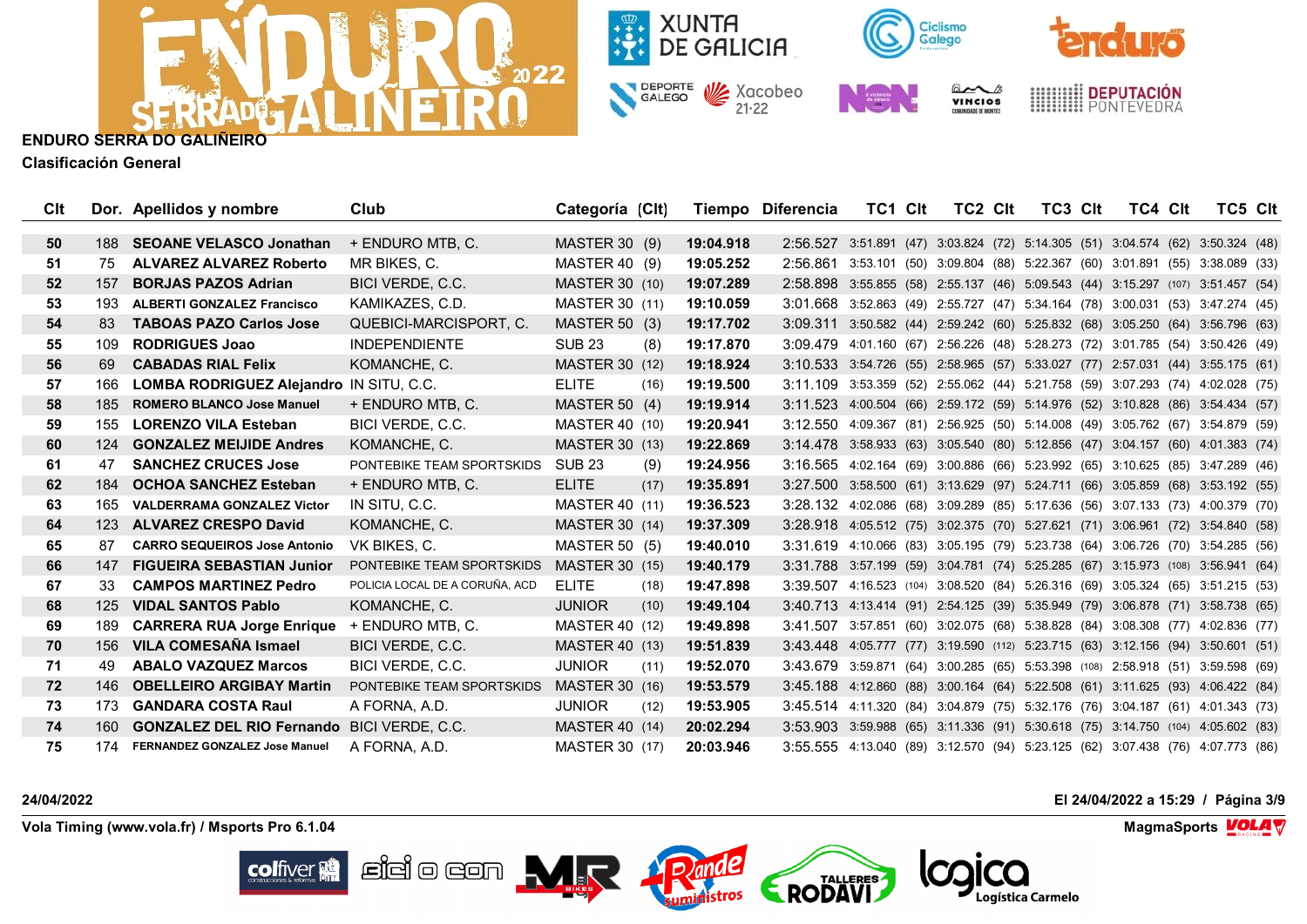



**Clasificación General**

| Clt |     | Dor. Apellidos y nombre                | Club                           | Categoría (CIt)       |      |           | Tiempo Diferencia                                                                  | TC1 CIt                                                                 | TC2 CIt | TC3 CIt | TC4 Clt | TC5 CIt |  |
|-----|-----|----------------------------------------|--------------------------------|-----------------------|------|-----------|------------------------------------------------------------------------------------|-------------------------------------------------------------------------|---------|---------|---------|---------|--|
| 76  | 68  | <b>AMOR SOUTO Javier</b>               | MONTENEME, C. C.               | <b>MASTER 30 (18)</b> |      | 20:08.833 | 4:00.442 4:02.629 (70) 2:57.950 (54) 5:37.317 (80) 3:18.160 (115) 4:12.777 (103)   |                                                                         |         |         |         |         |  |
| 77  | 31  | <b>RODRIGUEZ DA SILVA Serafin</b>      | PODIUM TEAM, A.D.              | <b>ELITE</b>          | (19) | 20:10.797 | 4:02.406 4:15.778 (100) 3:15.308 (103) 5:30.551 (74) 2:58.906 (50) 4:10.254 (93)   |                                                                         |         |         |         |         |  |
| -78 | 199 | <b>JUNCAL RIOBO Luis Manuel</b>        | THC BIKE, C.                   | <b>MASTER 40 (15)</b> |      | 20:11.620 | 4:03.229 3:55.363 (56) 3:09.390 (86) 5:44.512 (92) 3:11.613 (92) 4:10.742 (97)     |                                                                         |         |         |         |         |  |
| 79  | 191 | <b>RODRIGUEZ ADAN Ivan</b>             | MR BIKES, C.                   | MASTER 30 (19)        |      | 20:14.450 | 4:06.059 4:04.618 (73) 2:57.465 (53) 5:52.750 (107) 3:09.746 (80) 4:09.871 (91)    |                                                                         |         |         |         |         |  |
| 80  | 42  | <b>PIÑEIRA RODRIGUEZ Sergio</b>        | PONTEBIKE TEAM SPORTSKIDS      | <b>SUB 23</b>         | (10) | 20:15.708 | 4:07.317 4:20.719 (111) 3:10.930 (90) 5:47.449 (99) 3:06.063 (69) 3:50.547 (50)    |                                                                         |         |         |         |         |  |
| 81  | 59  | <b>FREIRIA MARTINEZ Raul</b>           | OSDOSACHO, C.                  | <b>JUNIOR</b>         | (13) | 20:16.751 | 4:08.360                                                                           | 4:16.402 (103) 2:59.059 (58) 5:26.660 (70) 3:10.532 (83) 4:24.098 (128) |         |         |         |         |  |
| 82  | 134 | <b>GARCIA GOMEZ Pablo</b>              | ALOIA PATROL, C.               | MASTER 50 (6)         |      | 20:18.371 | 4:09.980 4:12.668 (87) 3:12.726 (95) 5:41.254 (87) 3:08.590 (78) 4:03.133 (80)     |                                                                         |         |         |         |         |  |
| 83  | 161 | <b>LEIROS CARRERA Iago</b>             | BICI VERDE, C.C.               | MASTER 40 (16)        |      | 20:19.685 | 4:11.294 4:16.692 (106) 3:09.594 (87) 5:41.383 (88) 3:11.067 (88) 4:00.949 (72)    |                                                                         |         |         |         |         |  |
| 84  | 95  | <b>ESCUDERO SOBRADO Ricardo</b>        | POIO BIKE CLUB                 | <b>MASTER 50 (7)</b>  |      | 20:20.753 | 4:12.362 4:04.141 (72) 2:52.496 (32) 5:10.773 (45) 3:02.484 (56) 5:10.859 (154)    |                                                                         |         |         |         |         |  |
| 85  | 121 | <b>VIEITEZ SEOANE Celso</b>            | KOMANCHE, C.                   | <b>MASTER 40 (17)</b> |      | 20:20.766 | 4:12.375 4:15.430 (95) 3:05.125 (78) 5:48.234 (102) 3:05.242 (63) 4:06.735 (85)    |                                                                         |         |         |         |         |  |
| 86  | 6   | <b>PEREZ DASILVA Alejandro</b>         | TRIPAMP OURENSE, C.            | <b>ELITE</b>          | (20) | 20:26.725 | 4:18.334 3:39.648 (13) 2:45.664 (18) 4:50.707 (12) 2:44.953 (9) 6:25.753 (162)     |                                                                         |         |         |         |         |  |
| 87  | 85  | <b>LAGO CARRERA Javier</b>             | QUEBICI-MARCISPORT, C.         | <b>MASTER 50 (8)</b>  |      | 20:27.320 | 4:18.929 4:08.051 (79) 3:14.941 (101) 5:50.277 (105) 3:11.207 (89) 4:02.844 (78)   |                                                                         |         |         |         |         |  |
| 88  | 162 | <b>ACEVEDO PENA Francisco Javier</b>   | BICI VERDE, C.C.               | <b>MASTER 60 (1)</b>  |      | 20:28.706 | 4:20.315 4:15.742 (99) 3:08.140 (83) 5:45.093 (95) 3:10.918 (87) 4:08.813 (89)     |                                                                         |         |         |         |         |  |
| 88  | 96  | <b>PRADO CASCALLAR Diego</b>           | VAL MIÑOR, P.C.                | MASTER 30 (20)        |      | 20:28.706 | 4:20.315 4:09.016 (80) 3:14.644 (99) 5:42.605 (89) 3:09.652 (79) 4:12.789 (104)    |                                                                         |         |         |         |         |  |
| 90  | 176 | <b>REGUEIRO ESTEVEZ David</b>          | + ENDURO MTB, C.               | MASTER 30 (21)        |      | 20:28.976 | 4:20.585 4:15.625 (98) 3:13.425 (96) 5:43.102 (90) 3:13.808 (100) 4:03.016 (79)    |                                                                         |         |         |         |         |  |
| 91  | 79  | <b>DA ROCHA RIAL Andres</b>            | <b>MONTEFERRO BIKE CLUB</b>    | <b>MASTER 40 (18)</b> |      | 20:29.419 | 4:21.028                                                                           | 4:24.313 (124) 3:12.348 (93) 5:45.219 (96) 3:03.586 (59) 4:03.953 (82)  |         |         |         |         |  |
| 92  | 100 | <b>ALONSO ARESES Manuel</b>            | TRAVIESAS, C.C.                | <b>MASTER 40 (19)</b> |      | 20:30.266 | 4:21.875 4:11.789 (85) 3:17.957 (108) 5:44.793 (94) 3:13.039 (97) 4:02.688 (76)    |                                                                         |         |         |         |         |  |
| 93  | 136 | <b>RABUÑAL LOPEZ Oscar</b>             | JARNACHAS, A.D.                | MASTER 30 (22)        |      | 20:30.594 | 4:22.203 4:22.832 (118) 3:14.539 (98) 5:37.946 (82) 3:16.461 (110) 3:58.816 (66)   |                                                                         |         |         |         |         |  |
| 94  | 167 | <b>MENDEZ PADIN Pedro</b>              | ARMENTEIRA E PUNTO, C.         | <b>ELITE</b>          | (21) | 20:33.809 | 4:25.418 4:19.762 (109) 2:59.344 (63) 5:40.836 (85) 3:14.988 (106) 4:18.879 (117)  |                                                                         |         |         |         |         |  |
| 95  | 163 | <b>CORTES CORONADO Alfonso</b>         | BICI VERDE, C.C.               | MASTER 40 (20)        |      | 20:40.488 | 4:32.097 4:15.531 (96) 3:17.797 (107) 5:37.625 (81) 3:18.918 (117) 4:10.617 (95)   |                                                                         |         |         |         |         |  |
| 96  |     | 145 GARCIA MOS Sergio                  | PONTEBIKE TEAM SPORTSKIDS      | <b>ELITE</b>          | (22) | 20:45.563 | 4:37.172 4:26.028 (125) 3:02.351 (69) 5:57.617 (114) 3:10.461 (82) 4:09.106 (90)   |                                                                         |         |         |         |         |  |
| 97  | 40  | <b>MARTINEZ FERNANDEZ Ivan</b>         | XTREMBIKE, C.C.                | <b>SUB 23</b>         | (11) | 20:46.973 | 4:38.582 4:35.973 (138) 2:59.301 (61) 6:05.257 (126) 3:02.848 (57) 4:03.594 (81)   |                                                                         |         |         |         |         |  |
| 98  | 86  | <b>SALGUEIRO FERNANDEZ Jose Carlos</b> | VIGOENDURO MTB, C.             | <b>MASTER 50 (9)</b>  |      | 20:49.868 | 4:41.477 4:23.196 (120) 3:17.043 (106) 5:43.164 (91) 3:07.414 (75) 4:19.051 (119)  |                                                                         |         |         |         |         |  |
| 99  | 142 | <b>BORINES GARCIA Diego</b>            | JARNACHAS, A.D.                | MASTER 40 (21)        |      | 20:51.714 | 4:43.323 4:27.179 (128) 3:32.840 (137) 5:30.484 (73) 3:12.691 (95) 4:08.520 (87)   |                                                                         |         |         |         |         |  |
| 100 | 131 | <b>JANEIRO ALFAGEME Guillermo</b>      | SINGLETRACK OUTDOOR SPORTS, C. | <b>MASTER 40 (22)</b> |      | 20:55.309 | 4:46.918 4:21.555 (116) 3:06.262 (82) 5:18.125 (57) 3:10.055 (81) 4:59.312 (144)   |                                                                         |         |         |         |         |  |
| 101 | 119 | <b>MIGUENS PAULOS Oscar Manuel</b>     | BTT CASTROBIKES, C.            | MASTER 40 (23)        |      | 20:57.094 | 4:48.703 4:20.164 (110) 3:20.387 (115) 5:48.106 (101) 3:17.570 (114) 4:10.867 (98) |                                                                         |         |         |         |         |  |

**colfiver** 

**24/04/2022 El 24/04/2022 a 15:29 / Página 4/9**

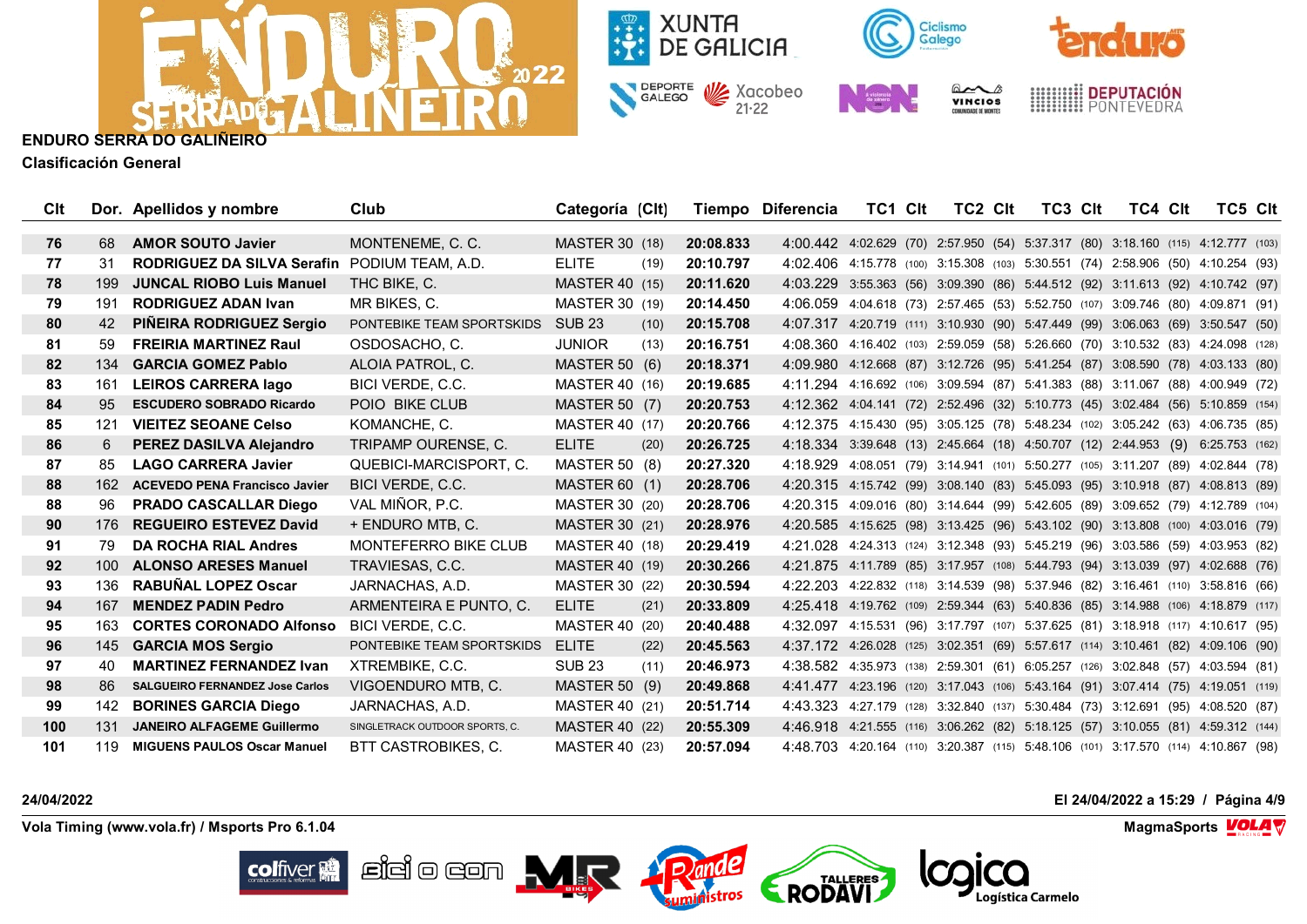



**Clasificación General**

| Clt   |     | Dor. Apellidos y nombre           | Club                                      | Categoría (Clt)       |      |           | Tiempo Diferencia                                                                   | TC1 Clt | TC2 CIt | TC3 CIt | TC4 Clt | TC5 Clt |  |
|-------|-----|-----------------------------------|-------------------------------------------|-----------------------|------|-----------|-------------------------------------------------------------------------------------|---------|---------|---------|---------|---------|--|
| 102   | 159 | <b>RODRIGUEZ RODRIGUEZ Ivan</b>   | BICI VERDE, C.C.                          | <b>MASTER 40 (24)</b> |      | 20:58.856 | 4:50.465 4:13.688 (92) 3:22.168 (119) 5:45.676 (98) 3:24.422 (134) 4:12.902 (105)   |         |         |         |         |         |  |
| 103   | 179 | <b>SALGUEIRO GONZALEZ Antonio</b> | + ENDURO MTB. C.                          | MASTER 40 (25)        |      | 21:02.157 | 4:53.766 4:23.402 (121) 3:04.981 (76) 6:05.672 (127) 3:14.700 (103) 4:13.402 (106)  |         |         |         |         |         |  |
| 104   | 168 | <b>GARCIA GANDARA Angel</b>       | ARMENTEIRA E PUNTO, C.                    | <b>ELITE</b>          | (23) | 21:03.007 | 4:54.616 4:18.781 (108) 3:14.929 (100) 5:54.094 (110) 3:19.164 (119) 4:16.039 (111) |         |         |         |         |         |  |
| 105   | 172 | <b>GONZALEZ DEL GESSO Manuel</b>  | A FORNA, A.D.                             | MASTER 30 (23)        |      | 21:03.476 | 4:55.085 4:16.297 (102) 3:25.797 (125) 5:44.695 (93) 3:26.398 (136) 4:10.289 (94)   |         |         |         |         |         |  |
| 106   | 35  | <b>GARCIA DOS SANTOS Sergio</b>   | <b>MONTEFERRO BIKE CLUB</b>               | <b>ELITE</b>          | (24) | 21:03.984 | 4:55.593 4:32.793 (135) 3:32.742 (136) 5:45.629 (97) 3:13.699 (99) 3:59.121 (68)    |         |         |         |         |         |  |
| 107   | 127 | <b>TEMPRANO VILA Jacobo</b>       | KOMANCHE, C.                              | MASTER 40 (26)        |      | 21:05.483 | 4:57.092 4:28.890 (130) 3:18.105 (110) 5:48.910 (103) 3:12.773 (96) 4:16.805 (113)  |         |         |         |         |         |  |
| 108   | 148 | <b>FIGUEIRAS COSTAS Ernesto</b>   | VIGOENDURO MTB, C.                        | <b>MASTER 40 (27)</b> |      | 21:06.597 | 4:58.206 4:24.262 (123) 3:27.093 (128) 5:47.813 (100) 3:14.941 (105) 4:12.488 (101) |         |         |         |         |         |  |
| 109   | 140 | <b>CONDE GARCIA Juan Carlos</b>   | MESOIRO, C.C.                             | <b>MASTER 40 (28)</b> |      | 21:14.642 | 5:06.251 4:15.539 (97) 3:21.555 (118) 5:59.895 (119) 3:18.758 (116) 4:18.895 (118)  |         |         |         |         |         |  |
| 110   | 30  | <b>VAZQUEZ FERNANDEZ Alfonso</b>  | PONTEBIKE TEAM SPORTSKIDS                 | <b>ELITE</b>          | (25) | 21:15.067 | 5:06.676 4:22.270 (117) 3:47.090 (156) 5:59.594 (116) 3:10.555 (84) 3:55.558 (62)   |         |         |         |         |         |  |
| 111   | 32  | <b>NOVO FERNANDEZ Javier</b>      | PULPEIROS MUGARDOS, C.                    | <b>ELITE</b>          | (26) | 21:15.925 | 5:07.534 4:22.953 (119) 3:33.406 (138) 6:11.340 (132) 3:13.101 (98) 3:55.125 (60)   |         |         |         |         |         |  |
| $112$ | 151 | <b>MARINO VILLANUEVA Jorge</b>    | VIGOENDURO MTB, C.                        | MASTER 40 (29)        |      | 21:17.163 | 5:08.772 4:21.176 (113) 3:31.855 (132) 5:53.519 (109) 3:16.789 (112) 4:13.824 (108) |         |         |         |         |         |  |
| 113   | 126 | DE LA PUENTE CRESPO Alejandro     | KOMANCHE, C.                              | <b>MASTER 50 (10)</b> |      | 21:23.075 | 5:14.684 4:17.285 (107) 3:33.609 (139) 5:38.317 (83) 3:13.957 (101) 4:39.907 (141)  |         |         |         |         |         |  |
| 114   | 84  | <b>LAGO COSTAS Antonio</b>        | X BIKES, C.C.                             | <b>MASTER 50 (11)</b> |      | 21:30.616 | 5:22.225 4:14.844 (93) 3:21.058 (117) 5:55.183 (112) 3:28.621 (139) 4:30.910 (133)  |         |         |         |         |         |  |
| 115   | 141 | <b>CARRO TOJO Daniel</b>          | MESOIRO, C.C.                             | MASTER 30 (24)        |      | 21:30.894 | 5:22.503 4:31.543 (134) 3:11.562 (92) 6:06.164 (128) 3:19.625 (122) 4:22.000 (125)  |         |         |         |         |         |  |
| 116   | 135 | <b>SOARES DUARTE Paulo-Dinis</b>  | SINGLETRACK OUTDOOR SPORTS, C.            | MASTER 40 (30)        |      | 21:35.020 | 5:26.629 4:20.977 (112) 3:47.132 (157) 5:59.723 (117) 3:16.559 (111) 4:10.629 (96)  |         |         |         |         |         |  |
| 117   | 36  | <b>RODRIGUEZ SUAREZ Ruben</b>     | BTT CASTROBIKES, C.                       | <b>ELITE</b>          | (27) | 21:38.977 | 5:30.586 4:48.981 (154) 3:23.387 (121) 6:00.437 (120) 3:14.476 (102) 4:11.696 (99)  |         |         |         |         |         |  |
| 118   | 153 | <b>MASCIOPINTO FRENDE Miguel</b>  | VIGOENDURO MTB, C.                        | MASTER 30 (25)        |      | 21:39.714 | 5:31.323 4:26.543 (126) 3:38.191 (146) 5:54.480 (111) 3:31.926 (146) 4:08.574 (88)  |         |         |         |         |         |  |
| 119   | 120 | <b>CASAL RODRIGUEZ Gonzalo</b>    | BTT CASTROBIKES, C.                       | MASTER 30 (26)        |      | 21:44.805 | 5:36.414 4:42.317 (149) 3:26.473 (126) 5:57.293 (113) 3:19.011 (118) 4:19.711 (120) |         |         |         |         |         |  |
| 120   |     | 144 MARTINEZ LORENZO Guillermo    | BICIOSOS-RIAS BAIXAS, P.C. MASTER 50 (12) |                       |      | 21:51.594 | 5:43.203 4:35.316 (137) 3:15.090 (102) 6:18.723 (138) 3:28.441 (137) 4:14.024 (109) |         |         |         |         |         |  |
| 121   | 104 | <b>MOLDES GONZALEZ Pablo</b>      | BMX CROMOLY, C.                           | MASTER 30 (27)        |      | 21:56.844 | 5:48.453 4:42.535 (150) 3:25.700 (124) 6:06.875 (129) 3:23.308 (131) 4:18.426 (116) |         |         |         |         |         |  |
| 122   | 34  | <b>VICENTE GONZALEZ Pablo</b>     | PODIUM TEAM, A.D.                         | <b>ELITE</b>          | (28) | 22:00.918 | 5:52.527 4:54.937 (162) 3:32.223 (135) 6:12.313 (133) 3:11.262 (90) 4:10.183 (92)   |         |         |         |         |         |  |
| 123   | 175 | <b>RODRIGUEZ FERNANDEZ Carlos</b> | + ENDURO MTB, C.                          | MASTER 40 (31)        |      | 22:02.277 | 5:53.886 4:30.918 (133) 3:26.703 (127) 6:04.621 (125) 3:42.160 (155) 4:17.875 (115) |         |         |         |         |         |  |
| 124   | 105 | <b>PAIS SAFORCADA Manuel</b>      | BMX CROMOLY, C.                           | MASTER 30 (28)        |      | 22:03.226 | 5:54.835 4:50.027 (158) 3:32.168 (134) 6:07.032 (130) 3:19.476 (120) 4:14.523 (110) |         |         |         |         |         |  |
| 125   | 177 | <b>VIDAL PEREZ Jose Luis</b>      | + ENDURO MTB, C.                          | <b>MASTER 50 (13)</b> |      | 22:05.960 | 5:57.569 4:41.054 (143) 3:37.660 (145) 6:01.328 (121) 3:24.410 (133) 4:21.508 (122) |         |         |         |         |         |  |
| 126   | 132 | <b>BEIRAS CUNQUEIRO Cibran</b>    | SINGLETRACK OUTDOOR SPORTS, C.            | <b>MASTER 40 (32)</b> |      | 22:07.652 | 5:59.261 4:29.574 (132) 3:42.918 (150) 5:51.821 (106) 3:35.613 (151) 4:27.726 (130) |         |         |         |         |         |  |
| 127   | 114 | <b>SEOANE FONTAN Daniel</b>       | BTT CASTROBIKES, C.                       | MASTER 30 (29)        |      | 22:09.844 | 6:01.453 4:49.446 (157) 3:23.535 (122) 6:01.890 (122) 3:24.258 (132) 4:30.715 (132) |         |         |         |         |         |  |

**24/04/2022 El 24/04/2022 a 15:29 / Página 5/9**

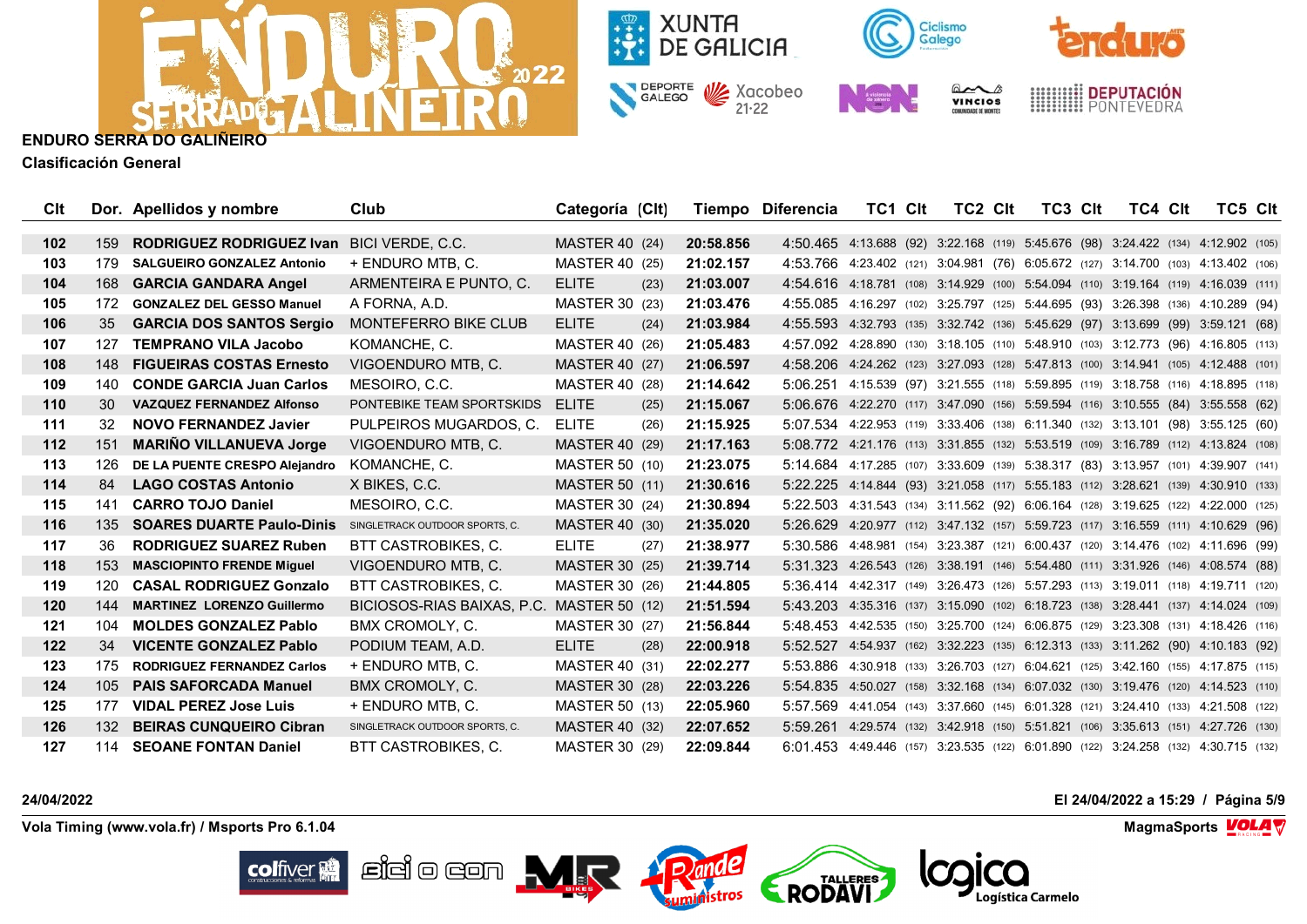



**Clasificación General**

| Clt              |                  | Dor. Apellidos y nombre               | Club                      | Categoría (Clt)       |      |           | Tiempo Diferencia                                                                   | TC1 Clt                                                                    | TC2 CIt | TC3 CIt | TC4 Clt | TC5 Clt |  |
|------------------|------------------|---------------------------------------|---------------------------|-----------------------|------|-----------|-------------------------------------------------------------------------------------|----------------------------------------------------------------------------|---------|---------|---------|---------|--|
| 128              | 138              | <b>LOURO VILARINO Marcos</b>          | MONTE XALO, P.C.          | MASTER 40 (33)        |      | 22:13.735 | 6:05.344 4:38.383 (141) 3:34.438 (142) 6:19.164 (139) 3:20.223 (125) 4:21.527 (123) |                                                                            |         |         |         |         |  |
| 129              | 102              | <b>ESNAL LORENZO David</b>            | BIKE OU NON VAI, P.C.     | MASTER 30 (30)        |      | 22:14.430 | 6:06.039 4:48.336 (153) 3:28.812 (129) 6:19.754 (140) 3:19.996 (123) 4:17.532 (114) |                                                                            |         |         |         |         |  |
| 130              | 99               | <b>GONZALEZ PEREZ Marcos Javier</b>   | TRAVIESAS, C.C.           | MASTER 40 (34)        |      | 22:16.940 | 6:08.549 4:23.875 (122) 4:09.015 (171) 6:10.285 (131) 3:21.882 (128) 4:11.883 (100) |                                                                            |         |         |         |         |  |
| 131              | 91               | <b>BUCETA FREIRE Dario</b>            | FARTO, C.C.               | MASTER 50 (14)        |      | 22:18.760 | 6:10.369 4:44.094 (151) 3:37.324 (144) 6:02.183 (124) 3:19.601 (121) 4:35.558 (140) |                                                                            |         |         |         |         |  |
| 132 <sub>2</sub> | 57               | <b>PRADO LORENZO Lorenzo</b>          | BICI VERDE, C.C.          | <b>JUNIOR</b>         | (14) | 22:20.988 | 6:12.597 4:41.781 (146) 4:01.051 (166) 5:59.758 (118) 3:17.070 (113) 4:21.328 (121) |                                                                            |         |         |         |         |  |
| 133              | 65               | <b>ALVAREZ COSTAS Alexandre</b>       | X BIKES, C.C.             | MASTER 30 (31)        |      | 22:24.075 | 6:15.684 4:41.680 (145) 3:32.164 (133) 6:13.203 (135) 3:24.977 (135) 4:32.051 (134) |                                                                            |         |         |         |         |  |
| 134              | 92               | <b>GARCIA CALVO Jose Manuel</b>       | PULPEIROS MUGARDOS, C.    | <b>MASTER 50 (15)</b> |      | 22:25.585 | 6:17.194 4:37.832 (140) 3:34.196 (141) 6:17.781 (137) 3:20.734 (126) 4:35.042 (138) |                                                                            |         |         |         |         |  |
| 135              | 180              | <b>MISA SOTO Sergio</b>               | + ENDURO MTB. C.          | MASTER 40 (35)        |      | 22:31.946 | 6:23.555 4:42.231 (148) 3:20.039 (113) 6:25.305 (144) 3:31.582 (144) 4:32.789 (135) |                                                                            |         |         |         |         |  |
| 136              | 106              | <b>SOLLA PARGA Juan Antonio</b>       | 5TH PINE MTB TEAM, C.     | <b>MASTER 50 (16)</b> |      | 22:40.263 | 6:31.872 4:46.602 (152) 3:44.383 (153) 6:26.489 (145) 3:21.254 (127) 4:21.535 (124) |                                                                            |         |         |         |         |  |
| 137              | 93               | <b>SALGUEIRO TRONCOSO Ismael</b>      | MR BIKES, C.              | MASTER 50 (17)        |      | 22:50.036 | 6:41.645 5:09.144 (171) 3:49.301 (160) 6:15.219 (136) 3:20.102 (124) 4:16.270 (112) |                                                                            |         |         |         |         |  |
| 138              | 152 <sub>1</sub> | <b>GARCIA RODRIGUEZ Daniel</b>        | VIGOENDURO MTB, C.        | <b>MASTER 30 (32)</b> |      | 22:52.465 | 6:44.074 4:34.793 (136) 4:01.559 (167) 6:21.457 (142) 3:31.504 (143) 4:23.152 (127) |                                                                            |         |         |         |         |  |
| 139              | 181              | <b>FERNANDEZ PEREZ Bernardo</b>       | + ENDURO MTB, C.          | <b>ELITE</b>          | (29) | 22:58.769 | 6:50.378 4:49.352 (156) 3:17.976 (109) 6:02.000 (123) 3:16.328 (109) 5:33.113 (157) |                                                                            |         |         |         |         |  |
| 140              | 129              | <b>ALONSO MARTINEZ Santiago</b>       | MONTEBOI BIKE C.          | <b>MASTER 50 (18)</b> |      | 22:58.884 | 6:50.493 5:15.528 (172) 3:43.500 (152) 6:12.438 (134) 3:22.168 (129) 4:25.250 (129) |                                                                            |         |         |         |         |  |
| 141              | 143              | RAÑA GREGORIO Jorge                   | X BIKES, C.C.             | MASTER 50 (19)        |      | 23:16.636 | 7:08.245 4:26.770 (127) 4:06.532 (169) 6:39.753 (150) 3:28.507 (138) 4:35.074 (139) |                                                                            |         |         |         |         |  |
| 142              | 41               | <b>MARTINEZ BAUTISTA Mateo</b>        | PONTEBIKE TEAM SPORTSKIDS | SUB 23                | (12) | 23:20.524 | 7:12.133 4:53.676 (161) 3:54.129 (162) 6:41.336 (151) 3:28.828 (140) 4:22.555 (126) |                                                                            |         |         |         |         |  |
| 143              | 45               | <b>BARRAL RODRIGUEZ Edgar</b>         | CICLOSQUINTENA, C.        | <b>SUB 23</b>         | (13) | 23:20.989 | 7:12.598 4:37.391 (139) 3:43.129 (151) 6:27.379 (146) 3:23.219 (130) 5:09.871 (153) |                                                                            |         |         |         |         |  |
| 144              | 88               | <b>COEGO VILARINO Juan Jose</b>       | CICLOSQUINTENA, C.        | <b>MASTER 50 (20)</b> |      | 23:30.934 | 7:22.543 5:03.023 (167) 3:39.094 (148) 6:31.864 (147) 3:31.445 (142) 4:45.508 (143) |                                                                            |         |         |         |         |  |
| 145              | 171              | <b>FERNANDEZ ALVAREZ David</b>        | A FORNA, A.D.             | MASTER 30 (33)        |      | 23:55.124 | 7:46.733 5:08.972 (170) 3:46.281 (155) 6:45.328 (154) 3:32.008 (147) 4:42.535 (142) |                                                                            |         |         |         |         |  |
| 146              | 58               | <b>PRADO LORENZO Pablo</b>            | BICI VERDE, C.C.          | <b>JUNIOR</b>         | (15) | 24:11.044 | 8:02.653 4:21.215 (114) 3:04.149 (73) 5:41.141 (86) 3:05.473 (66) 7:59.066 (165)    |                                                                            |         |         |         |         |  |
| 147              | 198              | <b>LOPEZ DIAZ Rodrigo</b>             | THC BIKE, C.              | MASTER 40 (36)        |      | 24:11.839 | 8:03.448 4:49.063 (155) 3:33.632 (140) 6:38.398 (149) 3:33.430 (150) 5:37.316 (159) |                                                                            |         |         |         |         |  |
| 148              | 149              | <b>FERNANDEZ GARCIA Ramon Antonio</b> | VIGOENDURO MTB, C.        | MASTER 40 (37)        |      | 24:12.867 | 8:04.476 4:50.941 (160) 3:41.160 (149) 6:42.012 (152) 3:54.891 (161) 5:03.863 (147) |                                                                            |         |         |         |         |  |
| 149              | 37               | <b>NUÑEZ DIAZ Manuel</b>              | QUERCUS-APER, C.C.        | <b>ELITE</b>          | (30) | 24:19.586 | 8:11.195 4:29.375 (131) 3:21.043 (116) 6:20.691 (141) 3:11.442 (91) 6:57.035 (164)  |                                                                            |         |         |         |         |  |
| 150              | 54               | <b>PEREZ ESTEVEZ Mario</b>            | A FORNA, A.D.             | <b>JUNIOR</b>         | (16) | 24:29.078 | 8:20.687 5:04.102 (168) 3:38.312 (147) 6:24.774 (143) 3:30.398 (141) 5:51.492 (161) |                                                                            |         |         |         |         |  |
| 151              | 111              | <b>TORRADO GARCIA Antonio</b>         | BTT CASTROBIKES, C.       | MASTER 30 (34)        |      | 24:37.762 | 8:29.371                                                                            | 5:39.266 (176) 3:56.430 (163) 6:59.606 (156) 3:32.156 (149) 4:30.304 (131) |         |         |         |         |  |
| 152              | 118              | OTERO OUBIÑA Jose Luis                | BTT CASTROBIKES, C.       | <b>MASTER 40 (38)</b> |      | 24:46.944 | 8:38.553 5:07.750 (169) 4:07.558 (170) 6:43.843 (153) 3:41.086 (154) 5:06.707 (151) |                                                                            |         |         |         |         |  |
| 153              | 150              | <b>FERNANDEZ POUSADA Pablo</b>        | VIGOENDURO MTB. C.        | MASTER 40 (39)        |      | 25:03.362 | 8:54.971                                                                            | 4:50.886 (159) 4:02.492 (168) 7:12.343 (158) 3:50.047 (159) 5:07.594 (152) |         |         |         |         |  |

**24/04/2022 El 24/04/2022 a 15:29 / Página 6/9**

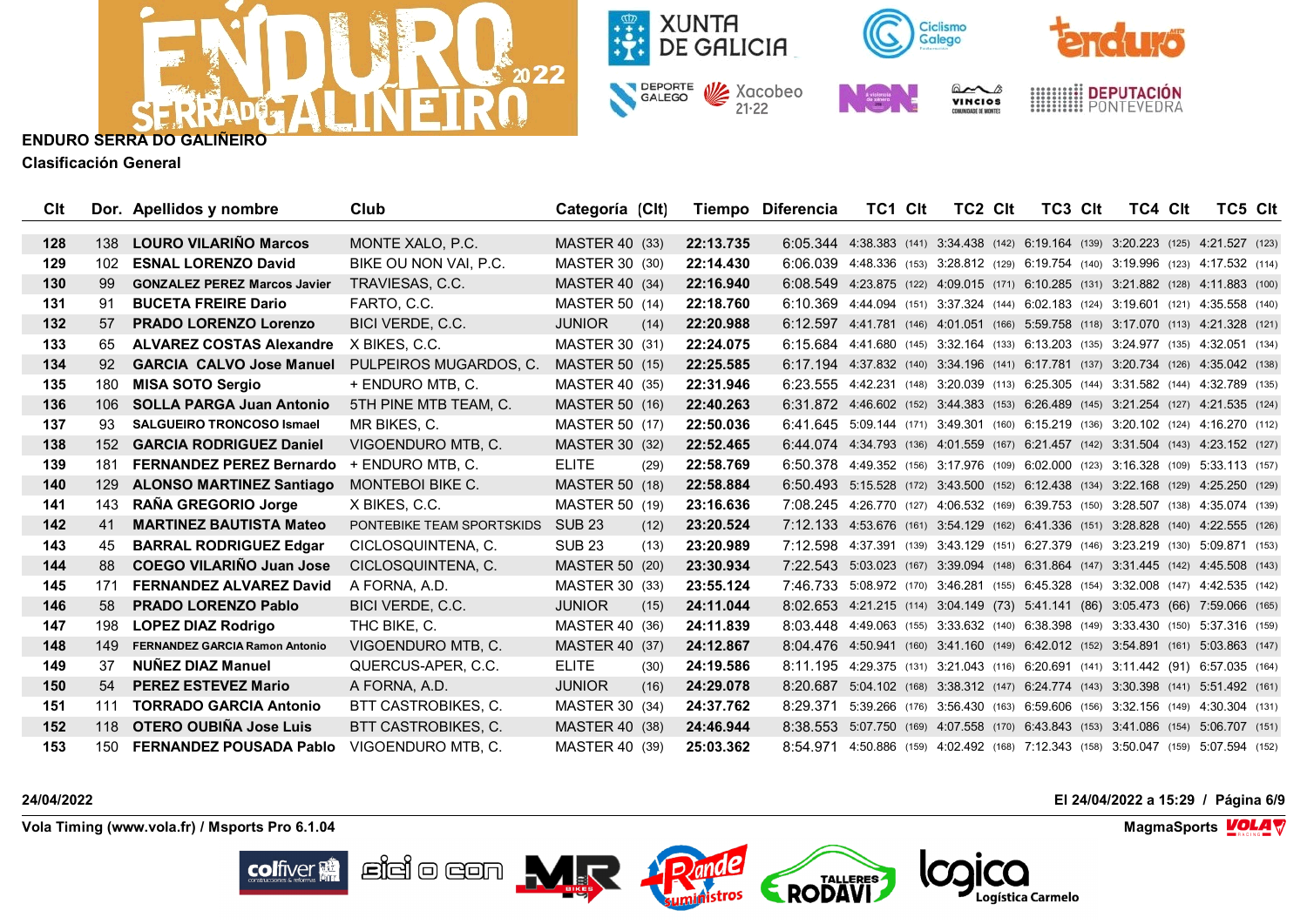



**Clasificación General**

| Clt |     | Dor. Apellidos y nombre              | <b>Club</b>                 | Categoría (Clt)       |      |           | Tiempo Diferencia                                                                    | TC1 Clt                                                                    | TC2 CIt | TC3 Clt | TC4 CIt | TC5 Clt |  |
|-----|-----|--------------------------------------|-----------------------------|-----------------------|------|-----------|--------------------------------------------------------------------------------------|----------------------------------------------------------------------------|---------|---------|---------|---------|--|
|     |     |                                      |                             |                       |      |           |                                                                                      |                                                                            |         |         |         |         |  |
| 154 | 194 | <b>FREIRE LOPEZ Diego</b>            | KAMIKAZES, C.D.             | MASTER 30 (35)        |      | 25:14.793 | 9:06.402 5:29.281 (174) 3:46.035 (154) 7:02.481 (157) 3:44.641 (158) 5:12.355 (156)  |                                                                            |         |         |         |         |  |
| 155 | 108 | <b>GARCIA DORNA Ramon</b>            | 5TH PINE MTB TEAM, C.       | MASTER 40 (40)        |      | 25:24.378 | 9:15.987                                                                             | 5:01.359 (166) 4:53.207 (179) 7:18.277 (160) 3:38.258 (152) 4:33.277 (137) |         |         |         |         |  |
| 156 | 182 | <b>PAIS LORES Francisco Javier</b>   | + ENDURO MTB. C.            | <b>MASTER 40 (41)</b> |      | 26:07.519 | 9:59.128 5:59.187 (178) 3:50.839 (161) 7:31.223 (162) 3:42.313 (156) 5:03.957 (148)  |                                                                            |         |         |         |         |  |
| 157 | 78  | <b>REBOREDA PEREIRA Victor</b>       | MAIS QUE BICIS, C.C.        | MASTER 40 (42)        |      | 26:08.015 | 9:59.624 5:30.117 (175) 4:22.437 (173) 7:40.774 (163) 3:32.148 (148) 5:02.539 (146)  |                                                                            |         |         |         |         |  |
| 158 | 80  | <b>LONGUEIRA ARIAS Angel Antonio</b> | LAFUGA CAFFE GRUPETTA, C.D. | MASTER 40 (43)        |      | 26:22.016 | 10:13.625 6:23.359 (182) 3:58.571 (164) 7:14.715 (159) 3:39.101 (153) 5:06.270 (150) |                                                                            |         |         |         |         |  |
| 159 | 170 | <b>CABALEIRO GONZALEZ Hugo</b>       | A FORNA, A.D.               | <b>JUNIOR</b>         | (17) | 26:47.443 | 10:39.052 5:25.137 (173) 3:48.688 (159) 8:49.418 (168) 3:31.891 (145) 5:12.309 (155) |                                                                            |         |         |         |         |  |
| 160 | 116 | <b>RODRIGUEZ BARCALA Jose Luis</b>   | <b>BTT CASTROBIKES, C.</b>  | MASTER 40 (44)        |      | 26:55.989 | 10:47.598 6:03.208 (179) 4:09.113 (172) 7:47.840 (164) 3:53.430 (160) 5:02.398 (145) |                                                                            |         |         |         |         |  |
| 161 | 110 | <b>MINGORI TABOAS Alejandro</b>      | TEABIKES, C.                | <b>JUNIOR</b>         | (18) | 27:45.796 | 11:37.405 6:27.735 (183) 4:26.753 (175) 7:29.480 (161) 3:44.406 (157) 5:37.422 (160) |                                                                            |         |         |         |         |  |
| 162 | 43  | <b>BAZ MARTINEZ Ruben</b>            | VK BIKES, C.                | <b>SUB 23</b>         | (14) | 27:48.247 | 11:39.856 5:44.825 (177) 5:08.226 (180) 7:52.047 (165) 3:57.625 (163) 5:05.524 (149) |                                                                            |         |         |         |         |  |
| 163 | 97  | <b>SANTISO GONZALEZ Nicolas</b>      | OSDOSACHO, C.               | <b>JUNIOR</b>         | (19) | 29:18.409 | 13:10.018 6:05.758 (180) 4:39.992 (177) 9:01.695 (169) 3:55.539 (162) 5:35.425 (158) |                                                                            |         |         |         |         |  |
| 164 | 115 | <b>LOPES PADIN Jose Daniel</b>       | <b>BTT CASTROBIKES, C.</b>  | <b>ELITE</b>          | (31) | 31:19.379 | 15:10.988 7:18.816 (185) 4:35.781 (176) 8:33.930 (166) 4:06.719 (165) 6:44.133 (163) |                                                                            |         |         |         |         |  |
| 165 | 113 | <b>CAAMANO NIMO Martin</b>           | <b>BTT CASTROBIKES, C.</b>  | <b>ELITE</b>          | (32) | 33:25.726 | 17:17.335 6:54.840 (184) 4:22.610 (174) 9:09.519 (170) 4:00.109 (164) 8:58.648 (166) |                                                                            |         |         |         |         |  |

Abandonos - TC5

| 3  | <b>LEMOS RAMIREZ Santos</b>                       | GRUPETA PAN DE ZARKO, C. MASTER 30 |               | 3:28.937(6)                                  |
|----|---------------------------------------------------|------------------------------------|---------------|----------------------------------------------|
| 12 | VILA PAZOS Alejandro                              | XTREMBIKE, C.C.                    | MASTER 30     |                                              |
|    | 13 ROMERO UCHA Ismael                             | PONTEBIKE TEAM SPORTSKIDS          | SUB 23        | 3:43.543 (24) 2:55.133 (45) 9:25.711 (171)   |
| 19 | <b>GARCIA BUA lago</b>                            | MACEDA, C.C.                       | <b>ELITE</b>  |                                              |
|    | 25 HERRANZ ECHEITA Guillermo MONTEFERRO BIKE CLUB |                                    | <b>ELITE</b>  | 3:45.461 (28) 2:46.460 (20)                  |
| 27 | TORRON VAZQUEZ-NOGUEROL Nicolas KOMANCHE, C.      |                                    | <b>ELITE</b>  | 3:39.442 (12) 2:51.446 (30)                  |
|    | 28 COSTAS VILLAVERDE Oscar                        | PONTEBIKE TEAM SPORTSKIDS          | <b>ELITE</b>  | 4:16.196 (101)                               |
|    | 46 GARCIA COMESAÑA Ivan                           | KAMIKAZES, C.D.                    | <b>SUB 23</b> | 4:28.703 (129) 3:20.219 (114) 8:45.407 (167) |
|    | 50 DOMINGUEZ FRAGATA Hugo                         | OSDOSACHO, C.                      | <b>JUNIOR</b> |                                              |
| 55 | <b>VAZQUEZ LOPEZ Martin</b>                       | BICI VERDE, C.C.                   | <b>JUNIOR</b> | 4:41.512 (144) 5:51.019 (181)                |
| 63 | <b>MARTINEZ AMOEDO lago</b>                       | PONTEBIKE TEAM SPORTSKIDS          | MASTER 30     |                                              |
| 64 | LOPEZ DOBARRIO Esteban                            | ARTEIXO-MB3, C.C.                  | MASTER 30     | $9:21.282$ (186)                             |

**24/04/2022 El 24/04/2022 a 15:29 / Página 7/9**

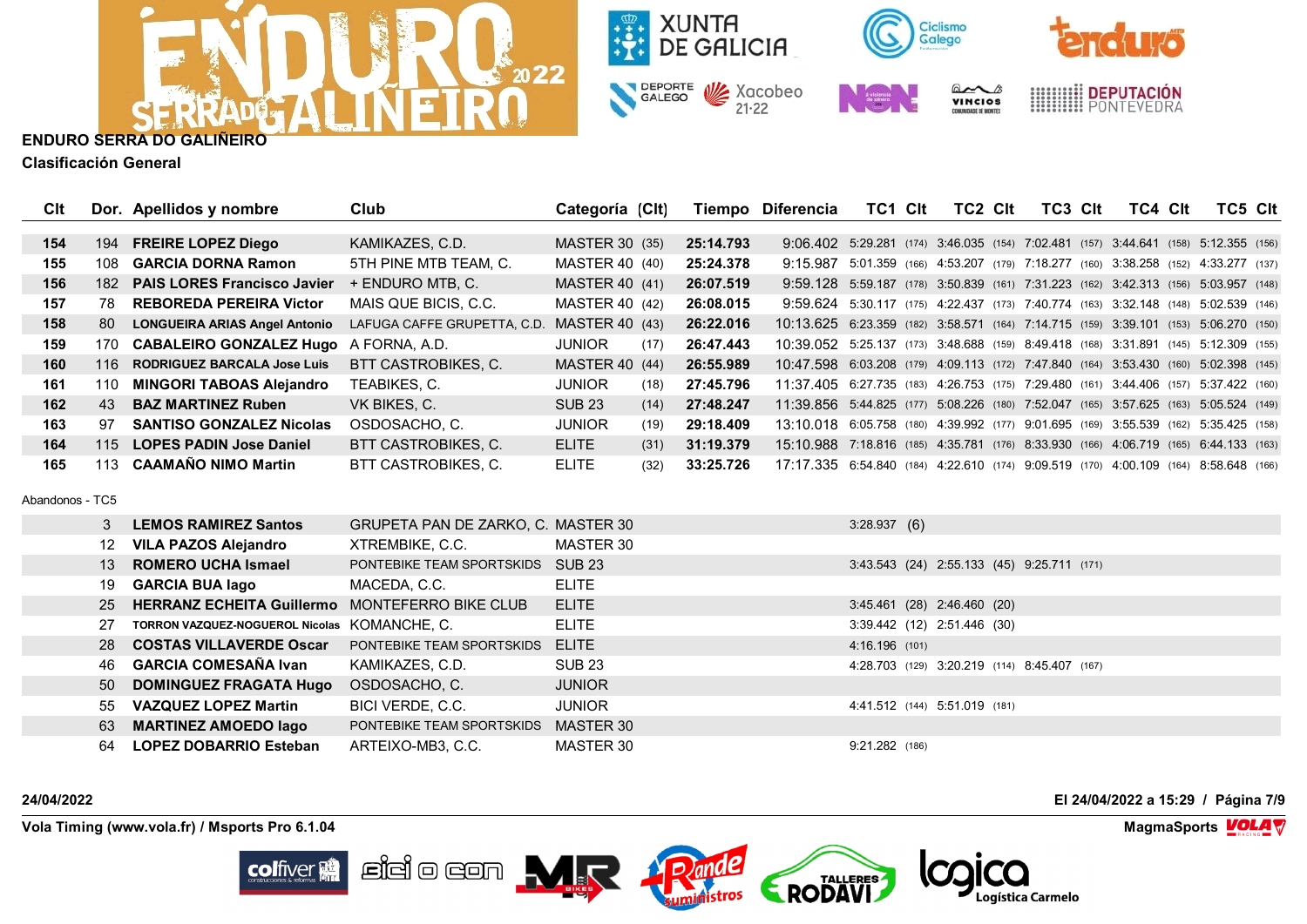



**Clasificación General**

| Clt |     | Dor. Apellidos y nombre                  | Club                           | Categoría (Clt)  | Tiempo Diferencia | TC1 CIt                       | TC2 Clt | TC3 CIt                                       | TC4 Clt | TC5 CIt |
|-----|-----|------------------------------------------|--------------------------------|------------------|-------------------|-------------------------------|---------|-----------------------------------------------|---------|---------|
|     |     |                                          |                                |                  |                   |                               |         |                                               |         |         |
|     | 66  | <b>ESPAÑOL PEREZ Ramon</b>               | VAL MIÑOR, P.C.                | MASTER 30        |                   |                               |         | 4:57.809 (165) 3:30.273 (130) 6:58.351 (155)  |         |         |
|     | 67  | <b>FUERTES SECO Diego</b>                | NORTH BIKE LA BAÑEZA, C.D.     | MASTER 30        |                   |                               |         |                                               |         |         |
|     | 76  | <b>FERNANDEZ RODRIGUEZ Jesus</b>         | VK BIKES, C.                   | MASTER 40        |                   |                               |         | 4:21.371 (115) 3:15.426 (104) 13:55.867 (172) |         |         |
|     | 77  | <b>GRANJA MARIÑO Oliver</b>              | IN SITU, C.C.                  | MASTER 40        |                   | 4:55.125 (163)                |         |                                               |         |         |
|     | 81  | <b>SALGUEIRO TRONCOSO Pablo</b>          | MR BIKES, C.                   | MASTER 40        |                   | 4:13.329 (90) 4:49.781 (178)  |         |                                               |         |         |
|     | 82  | <b>LOPES Luis</b>                        | <b>INDEPENDIENTE</b>           | MASTER 40        |                   |                               |         | 4:09.855 (82) 3:23.234 (120) 5:49.258 (104)   |         |         |
|     | -89 | <b>QUINTEIRO DEL CAMPO Francisco</b>     | KOMANCHE, C.                   | <b>MASTER 50</b> |                   |                               |         |                                               |         |         |
|     | 90  | <b>PRIETO ALONSO Segundo Antonio</b>     | + ENDURO MTB, C.               | MASTER 50        |                   | 4:39.555 (142) 3:58.961 (165) |         |                                               |         |         |
|     | 98  | <b>RIBEIRO GONZALEZ Brais</b>            | OSDOSACHO, C.                  | <b>JUNIOR</b>    |                   |                               |         |                                               |         |         |
|     | 103 | <b>AMORIN PEREZ Jose Antonio</b>         | IN SITU, C.C.                  | MASTER 40        |                   | $6:18.675$ (181)              |         |                                               |         |         |
|     | 112 | <b>MONTENEGRO FERNANDEZ Marcos</b>       | BTT CASTROBIKES, C.            | <b>MASTER 30</b> |                   |                               |         |                                               |         |         |
|     |     | 122 EUGENIO VAZQUEZ Jorge                | KOMANCHE, C.                   | MASTER 50        |                   |                               |         |                                               |         |         |
|     | 128 | <b>CAMESELLA CARBALLO Jose Ernesto</b>   | <b>MONTEBOI BIKE C.</b>        | <b>MASTER 50</b> |                   |                               |         |                                               |         |         |
|     | 133 | <b>IGLESIAS SANCHEZ Oscar</b>            | SINGLETRACK OUTDOOR SPORTS, C. | MASTER 40        |                   |                               |         |                                               |         |         |
|     | 137 | <b>CAO MOSQUERA Jesus</b>                | MONTE XALO, P.C.               | MASTER 50        |                   | 4:57.511 (164) 3:35.344 (143) |         |                                               |         |         |
|     | 139 | <b>DANS ANON Jorge Antonio</b>           | DH GALICIA, C.                 | <b>MASTER 50</b> |                   | 4:42.082 (147) 3:30.516 (131) |         |                                               |         |         |
|     | 158 | <b>ACEVEDO SANROMAN Javier</b>           | BICI VERDE, C.C.               | MASTER 30        |                   |                               |         | 4:12.153 (86) 3:47.739 (158) 5:57.980 (115)   |         |         |
|     | 164 | <b>GARCIA DIOS Sergio</b>                | BICI VERDE, C.C.               | MASTER 40        |                   |                               |         |                                               |         |         |
|     |     | 178 VILAS MARTINEZ Julio Domingo         | + ENDURO MTB, C.               | MASTER 40        |                   | 4:15.055 (94) 3:18.488 (111)  |         |                                               |         |         |
|     | 186 | <b>LAGO PRADO Jose Antonio</b>           | + ENDURO MTB, C.               | MASTER 50        |                   |                               |         | 3:55.582 (57) 3:24.554 (123) 6:34.117 (148)   |         |         |
|     | 187 | FERNANDEZ COMESAÑA Ivan + ENDURO MTB, C. |                                | MASTER 40        |                   |                               |         |                                               |         |         |
|     | 196 | DA SILVA BACELO Gabriel                  | KAMIKAZES, C.D.                | <b>JUNIOR</b>    |                   |                               |         |                                               |         |         |
|     |     | 197 CASTELLANO MARTINEZ Damian           | KAMIKAZES, C.D.                | MASTER 40        |                   |                               |         | 4:05.735 (76) 3:16.183 (105) 32:19.336 (173)  |         |         |
|     | 202 | PIÑEIRO PASTORIZA lago                   | THC BIKE, C.                   | MASTER 30        |                   |                               |         |                                               |         |         |
|     |     | 203 CABANAS CHEDAS Daniel                | XSM-SANTOME DE PIÑEIRO         | <b>ELITE</b>     |                   |                               |         |                                               |         |         |

**24/04/2022 El 24/04/2022 a 15:29 / Página 8/9**